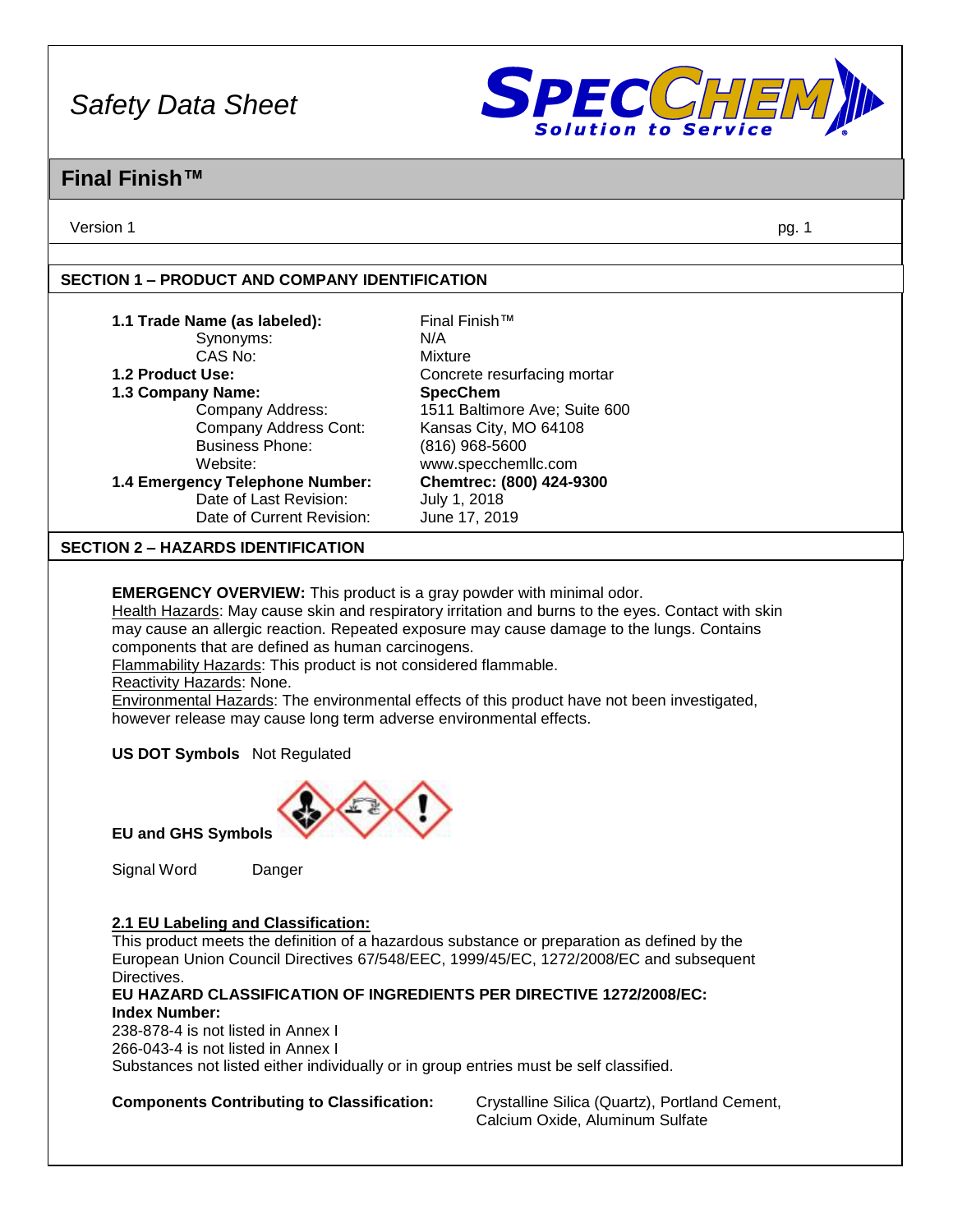

| Version 1                          | pg. 2                                                                         |
|------------------------------------|-------------------------------------------------------------------------------|
| 2.2 Label Elements:                |                                                                               |
| <b>GHS Hazard Classifications:</b> | <b>Carcinogenicity Category 2</b>                                             |
|                                    | STOT - SE Category 3 (Respiratory System)                                     |
|                                    | <b>Skin Irritation Category 2</b>                                             |
|                                    | <b>Skin Sensitization Category 1</b>                                          |
|                                    | Eye Damage Category 1                                                         |
| <b>Hazard Statements:</b>          | H351 Suspected of causing cancer                                              |
|                                    | H373 May cause damage to organs                                               |
|                                    | (Respiratory System) through prolonged or                                     |
|                                    | repeated exposure                                                             |
|                                    | H335 May cause respiratory irritation                                         |
|                                    | H315 Causes skin irritation                                                   |
|                                    | H317 May cause an allergic skin reaction                                      |
|                                    | H318 Causes serious eye damage                                                |
| <b>Precautionary Statements:</b>   | P201 Obtain special instructions before use.                                  |
|                                    | P202 Do not handle until all safety precautions                               |
|                                    | have been read and understood.<br>P260 Do not breath                          |
|                                    | dust/fume/gas/mist/vapours/spray.                                             |
|                                    | P264 Wash thoroughly after handling.                                          |
|                                    | P271 Use only outdoors or in a well-ventilated                                |
|                                    | area.                                                                         |
|                                    | P272 Contaminated work clothing should not be                                 |
|                                    | allowed out of the workplace                                                  |
|                                    | P270 Do not eat, drink or smoke when using                                    |
|                                    | this product.                                                                 |
|                                    | P280 Wear protective gloves/eye                                               |
|                                    | protection/face protection.                                                   |
| <b>Response Statements:</b>        | P308+P313 IF exposed or concerned: Get                                        |
|                                    | medical advice/attention.                                                     |
|                                    | P304+P340 IF INHALED: Remove person to                                        |
|                                    | fresh air and keep comfortable for breathing.                                 |
|                                    | P312 Call a POISON CENTER/Doctor if you                                       |
|                                    | feel unwell.                                                                  |
|                                    | P302+P352 IF ON SKIN: Wash with plenty of                                     |
|                                    | water.                                                                        |
|                                    | P333+P312 If skin irritation or rash occurs: Get<br>medical advice/attention. |
|                                    | P362+P364 Take off contaminated clothing and                                  |
|                                    | wash it before reuse.                                                         |
|                                    | P305+P351+P338 IF IN EYES: Rinse                                              |
|                                    | cautiously with water for several minutes.                                    |
|                                    | Remove contact lenses, if present and easy to                                 |
|                                    | do. Continue rinsing.                                                         |
|                                    | P310 Immediately call a POISON                                                |
|                                    | CENTER/Doctor.                                                                |
| <b>Storage Statements:</b>         | P403+P233 Store in a well-ventilated place.                                   |
|                                    | Keep container tightly closed.                                                |
|                                    | P405 Store locked up.                                                         |
|                                    |                                                                               |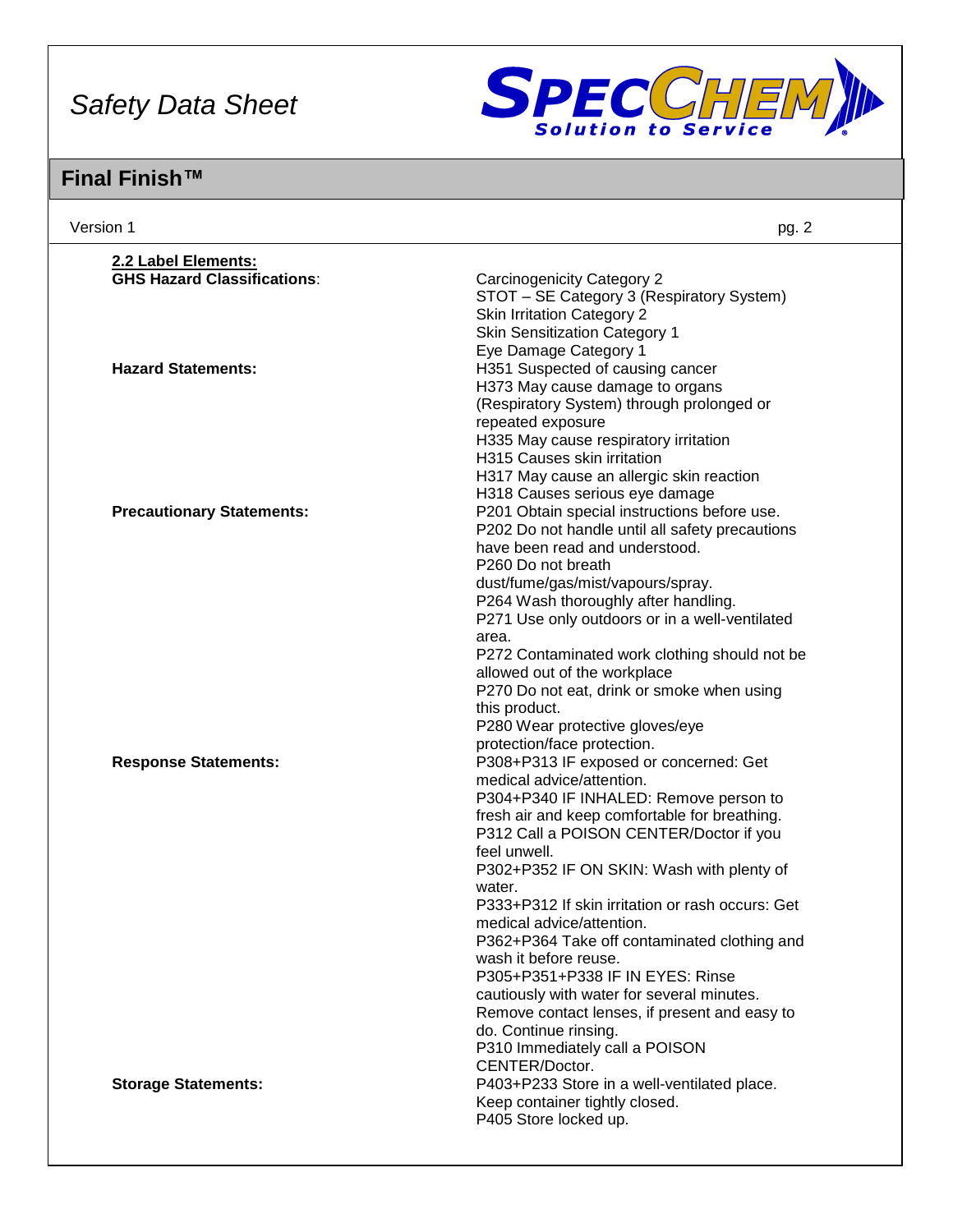

### **Final Finish™**

| Version 1                                                                                                                    | pg. 3                                                                                                         |
|------------------------------------------------------------------------------------------------------------------------------|---------------------------------------------------------------------------------------------------------------|
| <b>Disposal Statements:</b>                                                                                                  | P501 Dispose of contents/container in<br>accordance with<br>local/regional/national/international regulations |
| 2.3 Health Hazards or Risks From Exposure:                                                                                   |                                                                                                               |
| <b>Symptoms of Overexposure by Route of Exposure:</b><br>symptoms of overexposure are described in the following paragraphs. | The most significant routes of overexposure for this product are by contact with skin or eyes. The            |
| Acute:                                                                                                                       |                                                                                                               |
| Inhalation: May cause respiratory irritation.                                                                                |                                                                                                               |
| Skin Contact: May cause irritation to skin.                                                                                  |                                                                                                               |
| Eye Contact: Contact with the eyes may cause burns or irritation.                                                            |                                                                                                               |
| Ingestion: May cause gastrointestinal irritation, nausea, and vomiting.                                                      |                                                                                                               |
| Chronic: Repeated exposure may cause skin dryness or cracking.                                                               |                                                                                                               |
| <b>Target Organs:</b>                                                                                                        |                                                                                                               |
| Acute: Eyes, Skin, Respiratory                                                                                               |                                                                                                               |
| Chronic: Lung, Skin                                                                                                          |                                                                                                               |

#### **SECTION 3 – COMPOSITION / INFORMATION ON INGREDIENTS**

| <b>Hazardous Ingredients</b>                                                                                                                                   | WT%        | <b>CAS No.</b>  | <b>EINECS No.</b> | <b>Hazard Classification</b>                                                  |
|----------------------------------------------------------------------------------------------------------------------------------------------------------------|------------|-----------------|-------------------|-------------------------------------------------------------------------------|
| Nepheline Syenite                                                                                                                                              | >20%       | 37244-96-5      | 270-666-7         |                                                                               |
| Calcium Sulfoaluminate<br>Cement                                                                                                                               | 10-30%     | 960375-09-1 N/A |                   | STOT RE2, Skin Irrit. 1, Eye Dam. 1, Skin Sens. 1,<br>Carc. 1, Resp Irrit. 3. |
| Crystalline Silica (Quartz)/<br>Silica Sand                                                                                                                    | $< 0.01\%$ | 14808-60-7      | 238-878-4         | Carc. 2, STOT RE2                                                             |
| <b>Portland Cement</b>                                                                                                                                         | 25-45%     | 65997-15-1      | 266-043-4         | STOT SE3, Skin Irrit. 2, Eye Dam. 1, Skin Sens. 1                             |
| Calcium Oxide                                                                                                                                                  | $3 - 10%$  | 1305-78-8       | 215-138-9         | STOT SE3, Skin Irrit. 2, Eye Dam. 1                                           |
| Aluminum Sulfate                                                                                                                                               | $1 - 4\%$  | 10043-01-3      | 233-135-0         | STOT SE3, Skin Irrit. 2, Eye Dam. 1                                           |
| Balance of other ingredients are non-hazardous or less than 1% in concentration (or 0.1% for carcinogens, reproductive toxins, or<br>respiratory sensitizers). |            |                 |                   |                                                                               |

**Note:** All WHMIS required information is included in appropriate sections based on the ANSI Z400.1-2010 format. This product has been classified in accordance with the hazard criteria of the CPR and the MSDS contains all the information required by the CPR, EU Directives and the Japanese Industrial Standard JIS Z 7250:2000

#### **SECTION 4 – FIRST AID MEASURES**

#### **4.1 Description of First Aid Measures:**

**Eye Contact:** If product enters the eyes, flush with plenty of water or eye wash solution for several minutes. Remove contacts if present and easy to do. Seek medical attention if irritation persists.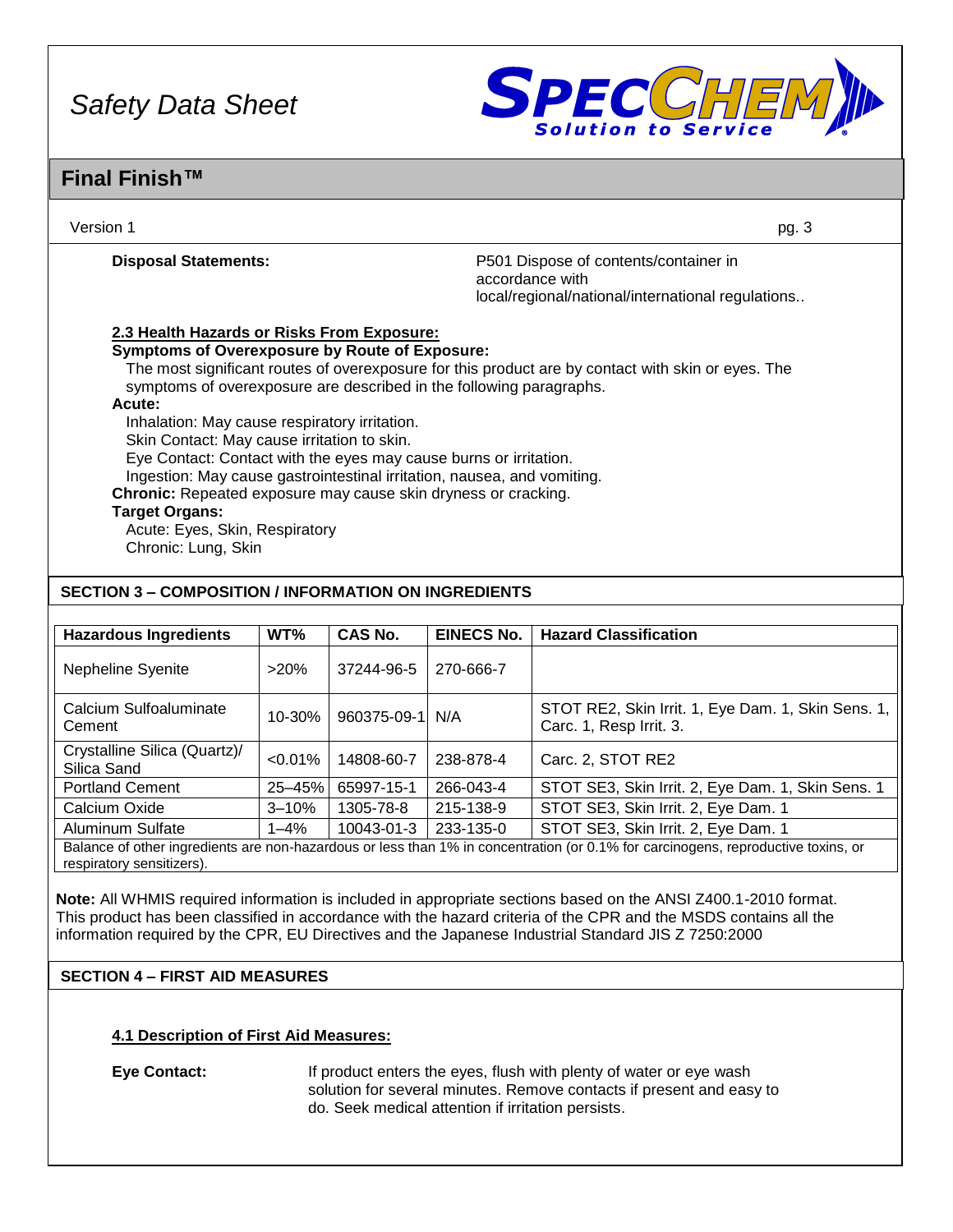

| Version 1                                                                                               |                                                                                                                                                                          | pg. 4                                                                                                                                         |  |  |  |
|---------------------------------------------------------------------------------------------------------|--------------------------------------------------------------------------------------------------------------------------------------------------------------------------|-----------------------------------------------------------------------------------------------------------------------------------------------|--|--|--|
| <b>Skin Contact:</b>                                                                                    |                                                                                                                                                                          | Wash skin thoroughly with soap and water after handling. Seek medical                                                                         |  |  |  |
| Inhalation:                                                                                             |                                                                                                                                                                          | attention if irritation develops and persists.<br>If breathing becomes difficult, remove victim to fresh air. If necessary,                   |  |  |  |
|                                                                                                         | attention.                                                                                                                                                               | use artificial respiration to support vital functions. Seek medical                                                                           |  |  |  |
| Ingestion:                                                                                              |                                                                                                                                                                          | If product is swallowed, call physician or poison center if you feel unwell.                                                                  |  |  |  |
|                                                                                                         |                                                                                                                                                                          | If professional advice is not available, do not induce vomiting. Never<br>induce vomiting or give dilutents (milk or water) to someone who is |  |  |  |
|                                                                                                         |                                                                                                                                                                          | unconscious, having convulsions, or who cannot swallow. Seek medical                                                                          |  |  |  |
|                                                                                                         | professional.                                                                                                                                                            | advice. Take a copy of the label and/or SDS with the victim to the health                                                                     |  |  |  |
| <b>Medical Conditions</b>                                                                               |                                                                                                                                                                          |                                                                                                                                               |  |  |  |
| <b>Generally Aggravated</b><br><b>By Exposure:</b>                                                      |                                                                                                                                                                          |                                                                                                                                               |  |  |  |
|                                                                                                         | aggravated by prolonged contact.                                                                                                                                         | Pre-existing skin, respiratory system or eye problems may be                                                                                  |  |  |  |
|                                                                                                         |                                                                                                                                                                          | 4.2 Symptoms and Effects Both Acute and Delayed: Exposure to skin and respiratory may cause                                                   |  |  |  |
|                                                                                                         |                                                                                                                                                                          | irritation. Contact with the eyes may cause burns. Contact with skin may<br>cause an allergic reaction. Repeated exposure may cause damage to |  |  |  |
|                                                                                                         | the lungs.                                                                                                                                                               |                                                                                                                                               |  |  |  |
|                                                                                                         |                                                                                                                                                                          | 4.3 Recommendations to Physicians: Treat symptoms and eliminate overexposure.                                                                 |  |  |  |
| <b>SECTION 5 - FIRE FIGHTING MEASURES</b>                                                               |                                                                                                                                                                          |                                                                                                                                               |  |  |  |
|                                                                                                         |                                                                                                                                                                          |                                                                                                                                               |  |  |  |
| 5.1 Fire Extinguishing Materials:                                                                       |                                                                                                                                                                          |                                                                                                                                               |  |  |  |
| Use the following fire extinguishing materials:                                                         |                                                                                                                                                                          | <b>Water Spray: Yes</b>                                                                                                                       |  |  |  |
|                                                                                                         |                                                                                                                                                                          | Foam: Yes<br>Halon: Yes                                                                                                                       |  |  |  |
|                                                                                                         |                                                                                                                                                                          | <b>Carbon Dioxide: Yes</b>                                                                                                                    |  |  |  |
|                                                                                                         |                                                                                                                                                                          | Dry Chemical: Yes                                                                                                                             |  |  |  |
| 5.2 Unusual Fire and Explosion Hazards:                                                                 |                                                                                                                                                                          | Other: Any "C" Class                                                                                                                          |  |  |  |
|                                                                                                         |                                                                                                                                                                          | Irritating and toxic fumes may be produced at high temperatures. Use of water may result if                                                   |  |  |  |
| drains or water courses.                                                                                |                                                                                                                                                                          | the formation of a toxic aqueous solution. Do not allow run-off from fire fighting to enter                                                   |  |  |  |
|                                                                                                         |                                                                                                                                                                          |                                                                                                                                               |  |  |  |
| <b>Explosive Sensitivity to Mechanical Impact:</b><br><b>Explosive Sensitivity to Static Discharge:</b> |                                                                                                                                                                          | No<br>No.                                                                                                                                     |  |  |  |
|                                                                                                         |                                                                                                                                                                          |                                                                                                                                               |  |  |  |
| 5.3 Special Fire-Fighting Procedures:                                                                   |                                                                                                                                                                          |                                                                                                                                               |  |  |  |
| $\bullet$                                                                                               | Incipient fire responders should wear eye protection.                                                                                                                    | Structural firefighters must wear Self-Contained Breathing Apparatus (SCBA) and full                                                          |  |  |  |
| protective equipment.                                                                                   |                                                                                                                                                                          |                                                                                                                                               |  |  |  |
| $\bullet$<br>$\bullet$                                                                                  | Isolate materials not yet involved in the fire and protect personnel.<br>Move containers from fire area if this can be done without risk; otherwise, cool with carefully |                                                                                                                                               |  |  |  |
| applied water spray.                                                                                    |                                                                                                                                                                          |                                                                                                                                               |  |  |  |
|                                                                                                         |                                                                                                                                                                          |                                                                                                                                               |  |  |  |
|                                                                                                         |                                                                                                                                                                          |                                                                                                                                               |  |  |  |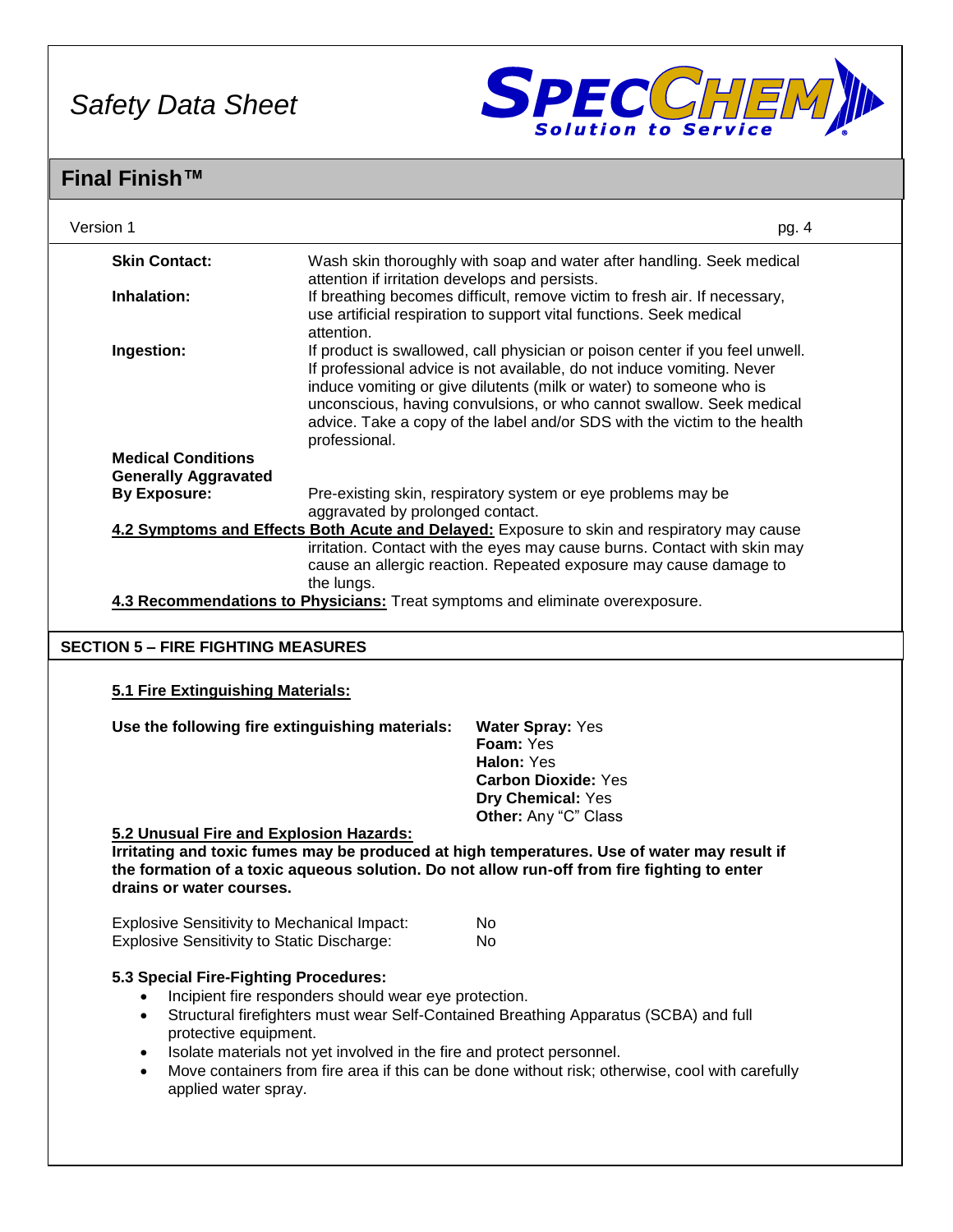

### **Final Finish™**

#### Version 1 pg. 5

• If possible, prevent run-off water from entering storm drains, bodies of water, or other environmentally sensitive areas.

#### **SECTION 6 – ACCIDENTAL RELEASE MEASURES (STEPS FOR SPILLS)**

#### **6.1 Personal Precautions, Protective Equipment and Emergency Procedures:**

Use cautious judgment when cleaning up spill. Wear suitable protective clothing, gloves, and eye/face protection.

#### **6.2 Environmental Precautions:**

If liquid was introduced, construct a dike to prevent spreading. Keep out of sewers, storm drains, surface waters, and soils.

#### **6.3 Spill and Leak Response:**

#### **Small Spills:**

- Collect material via broom or mop. Place in tightly sealed containers for proper disposal.
- Approach spill areas with caution.
- If liquid was introduced, create a dike or trench to contain material.
- Soak up with absorbent material such as clay, sand or other suitable non-reactive material.

#### **Large Spills:**

- Place in leak-proof containers. Seal tightly for proper disposal.
- Dispose of in accordance with U.S. Federal, State, and local hazardous waste disposal regulations and those of Canada and its Provinces, those of Australia, Japan and EU Member States (see Section 13, Disposal Considerations).

#### **SECTION 7 - HANDLING AND STORAGE**

#### **7.1 Precautions for Safe Handling:**

To prevent eye contact under the foreseeable conditions of use, wear appropriate safety eyewear. When handling, do not eat, drink, or smoke. Wash thoroughly after handling.

#### **7.2 Storage and Handling Practices:**

Keep away from incompatible materials. Keep container closed when not in use and store in well ventilated area.

#### **7.3 Specific Uses:**

Rapid setting concrete repair mortar.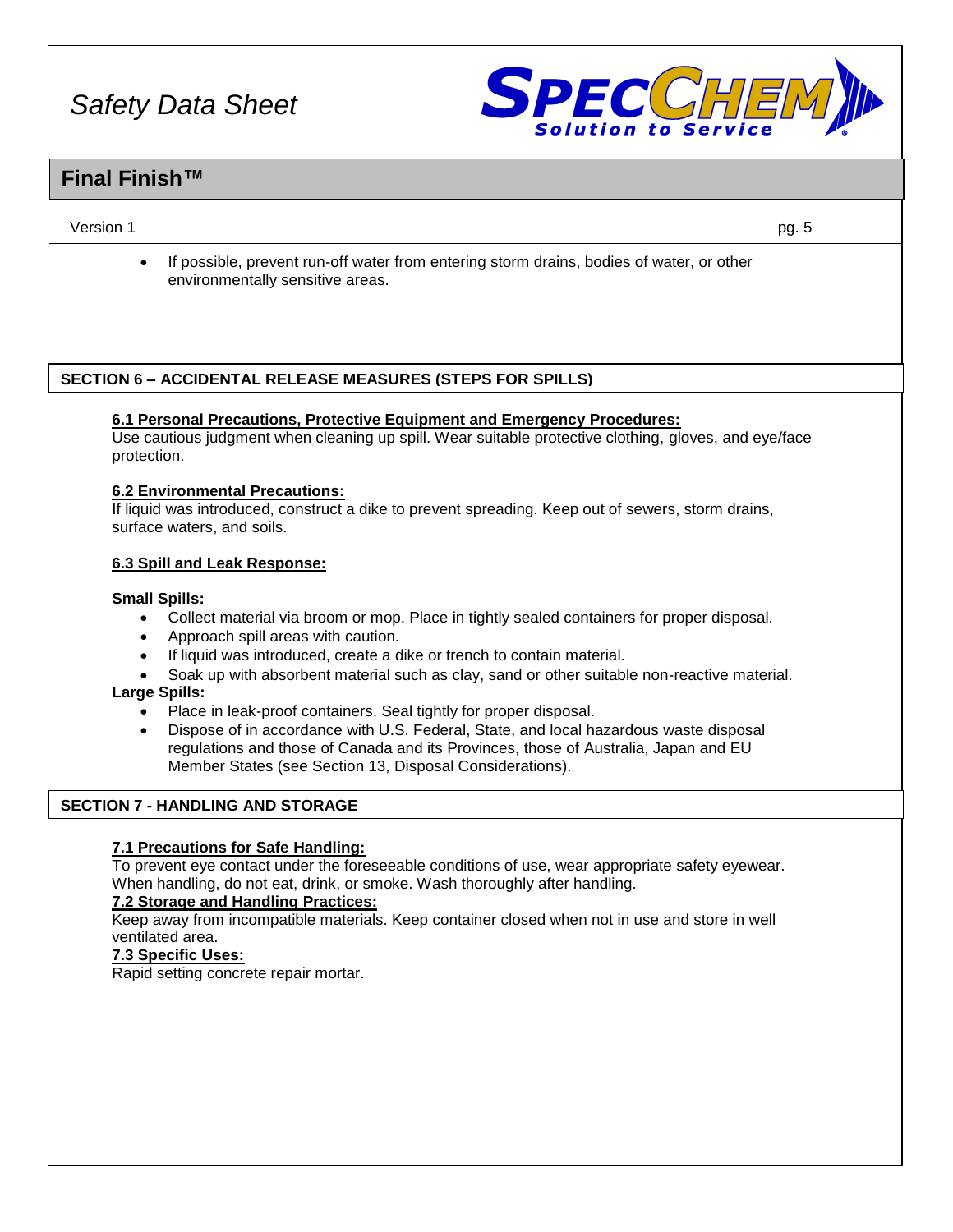

### **Final Finish™**

Version 1 pg. 6

#### **SECTION 8 – EXPOSURE CONTROLS / PERSONAL PROTECTION**

#### **8.1 Exposure Parameters:**

| <b>Ingredients</b>                    | <b>CAS No.</b> | <b>OSHA PEL</b>                               | <b>NIOSH PEL</b>                           | <b>ACGIH TWA</b>                                                                                         |
|---------------------------------------|----------------|-----------------------------------------------|--------------------------------------------|----------------------------------------------------------------------------------------------------------|
| Nepheline Syenite                     | 37244-96-5     | TWA 5mg/m3 (resp)<br>TWA 15mg/m3 (total)      |                                            | Refer to ACGIH<br>Guidance for<br>Particulates (insoluble<br>poorly soluble) Not<br>otherwise specified. |
| <b>Crystalline Silica</b><br>(Quartz) | 14808-60-7     | TWA 0.1 mg/m3 (resp)<br>TWA 0.3 mg/m3 (total) | Ca TWA 0.05 mg/m3                          | $0.025$ mg/m3                                                                                            |
| <b>Portland Cement</b>                | 65997-15-1     | TWA 5 mg/m3 (resp)<br>TWA 15 mg/m3 (total)    | TWA 5 mg/m3 (resp)<br>TWA 10 mg/m3 (total) | 10 mg/m $3$ (total)                                                                                      |
| Calcium Oxide                         | 1305-78-8      | TWA 5 $mg/m3$                                 | TWA 2 $mg/m3$                              | TWA 2 $mg/m3$                                                                                            |
| <b>Aluminum Sulfate</b>               | 10043-01-3     | TWA 2 $mg/m3$                                 | TWA 2 $mg/m3$                              | TWA 2 $mg/m3$                                                                                            |

# **8.2 Exposure Controls:**

**Ventilation and Engineering Controls:** Use with adequate ventilation to ensure exposure levels are maintained below the limits provided above.

*The following information on appropriate Personal Protective Equipment is provided to assist employers in complying with OSHA regulations found in 29 CFR Subpart I (beginning at 1910.132), or standards of EU member states (including EN 149 for respiratory PPE, and EN 166 for face/eye protection), and those of Japan. Please reference applicable regulations and standards for relevant details.*

| <b>Respiratory Protection:</b> | Maintain airborne contaminant concentrations<br>below guidelines listed above. Use only<br>respiratory protection authorized in the U.S.<br><b>Federal OSHA Respiratory Protection Standard</b><br>(29 CFR 1910.134), equivalent U.S. State<br>standards, Canadian CSA Standard Z94.4-93,<br>the European Standard EN149, or EU member<br>states. |
|--------------------------------|---------------------------------------------------------------------------------------------------------------------------------------------------------------------------------------------------------------------------------------------------------------------------------------------------------------------------------------------------|
| <b>Eye Protection:</b>         | Safety glasses or goggles are required.<br>If necessary, refer to U.S. OSHA 29 CFR<br>1910.133, Canadian Standards, and the<br>European Standard EN166, Australian<br>Standards, or relevant Japanese Standards.                                                                                                                                  |
| <b>Hand Protection:</b>        | Chemical resistant gloves are required to<br>prevent skin contact. If necessary, refer to U.S.<br>OSHA 29 CFR 1910.138, the European<br>Standard DIN EN 374, the appropriate<br>Standards of Canada, Australian Standards, or<br>relevant Japanese Standards.                                                                                     |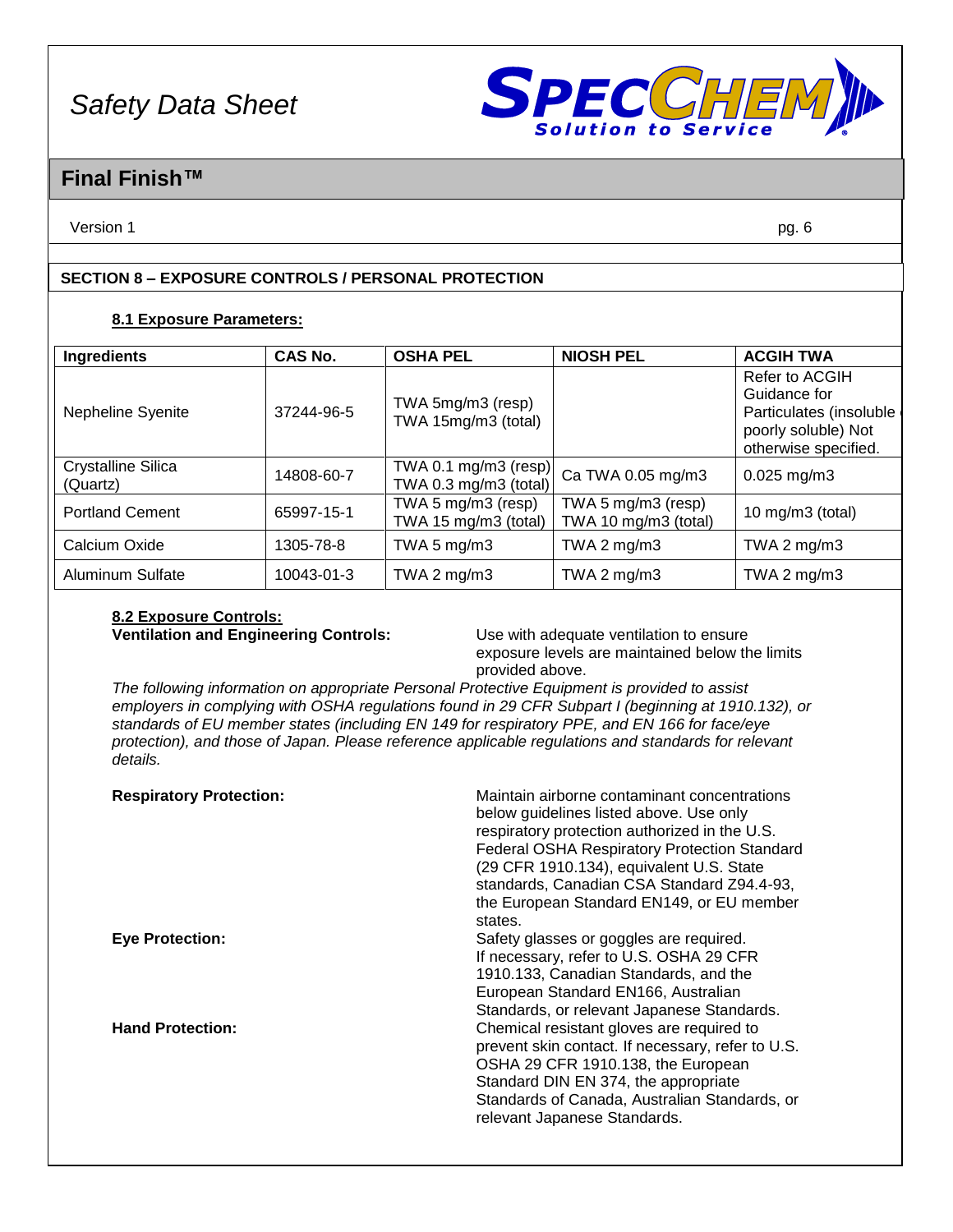

| Version 1                                                                                                                                                                                                                                                                                                                                                                                                                                                                                                                                                                                                                                                                                                                                                                                                                                                                                                                                                                                | pg. 7                                                                                                                                                                                                                                                                                                                                                                                                                                                                                                 |
|------------------------------------------------------------------------------------------------------------------------------------------------------------------------------------------------------------------------------------------------------------------------------------------------------------------------------------------------------------------------------------------------------------------------------------------------------------------------------------------------------------------------------------------------------------------------------------------------------------------------------------------------------------------------------------------------------------------------------------------------------------------------------------------------------------------------------------------------------------------------------------------------------------------------------------------------------------------------------------------|-------------------------------------------------------------------------------------------------------------------------------------------------------------------------------------------------------------------------------------------------------------------------------------------------------------------------------------------------------------------------------------------------------------------------------------------------------------------------------------------------------|
| <b>Body Protection:</b>                                                                                                                                                                                                                                                                                                                                                                                                                                                                                                                                                                                                                                                                                                                                                                                                                                                                                                                                                                  | Use body protect appropriate to task being<br>performed.<br>If necessary, refer to appropriate Standards of<br>Canada, or appropriate standards of the EU,<br>Australian Standards, or relevant Japanese<br>Standards. If a hazard of injury to the feet exists<br>due to falling objects, rolling objects, where<br>objects may pierce the soles of the feet or where<br>employee's feet may be exposed to electrical<br>hazards, use foot protection, as described in<br>U.S. OSHA 29 CFR 1910.136. |
| <b>SECTION 9 - PHYSICAL AND CHEMICAL PROPERTIES</b>                                                                                                                                                                                                                                                                                                                                                                                                                                                                                                                                                                                                                                                                                                                                                                                                                                                                                                                                      |                                                                                                                                                                                                                                                                                                                                                                                                                                                                                                       |
| 9.1 Information on Basic Physical and Chemical Properties:<br>ppearance (Physical State and Color): Gray powder<br><b>Odor: Minimal</b><br><b>Odor Threshold: No data available</b><br>pH: No data available<br>Melting/Freezing Point: No data available<br>Boiling Point: No data available<br>Flash Point: No data available<br>Evaporation Rate: No data available<br>Flammability (Solid; Gas): No data available<br>Upper/Lower Flammability or Explosion Limits: No data available<br>Vapor Pressure (mm Hg @ 20°C (68° F): No data available<br>Vapor Density: No data available<br>Relative Density: No data available<br>Specific Gravity: 2.6 - 3.2<br><b>Solubility in Water: Miscible</b><br>Weight per Gallon: No data available<br>Partition Coefficient (n-octanol/water): No data available<br>Auto-Ignition Temperature: No data available<br>Decomposition Temperature: No data available<br>Viscosity: No data available<br>9.2 Other Information: No data available |                                                                                                                                                                                                                                                                                                                                                                                                                                                                                                       |
| <b>SECTION 10 - STABILITY AND REACTIVITY</b>                                                                                                                                                                                                                                                                                                                                                                                                                                                                                                                                                                                                                                                                                                                                                                                                                                                                                                                                             |                                                                                                                                                                                                                                                                                                                                                                                                                                                                                                       |
| 10.1 Reactivity:<br>10.2 Stability:<br>10.3 Possibility of Hazardous Reactions:<br>10.4 Conditions to Avoid:<br>10.5 Incompatible Substances:<br>10.6 Hazardous Decomposition Products: No data available.                                                                                                                                                                                                                                                                                                                                                                                                                                                                                                                                                                                                                                                                                                                                                                               | This product is not reactive.<br>Stable under conditions of normal storage and use.<br>Will not occur.<br>No data available.<br>Hydrogen fluoride.                                                                                                                                                                                                                                                                                                                                                    |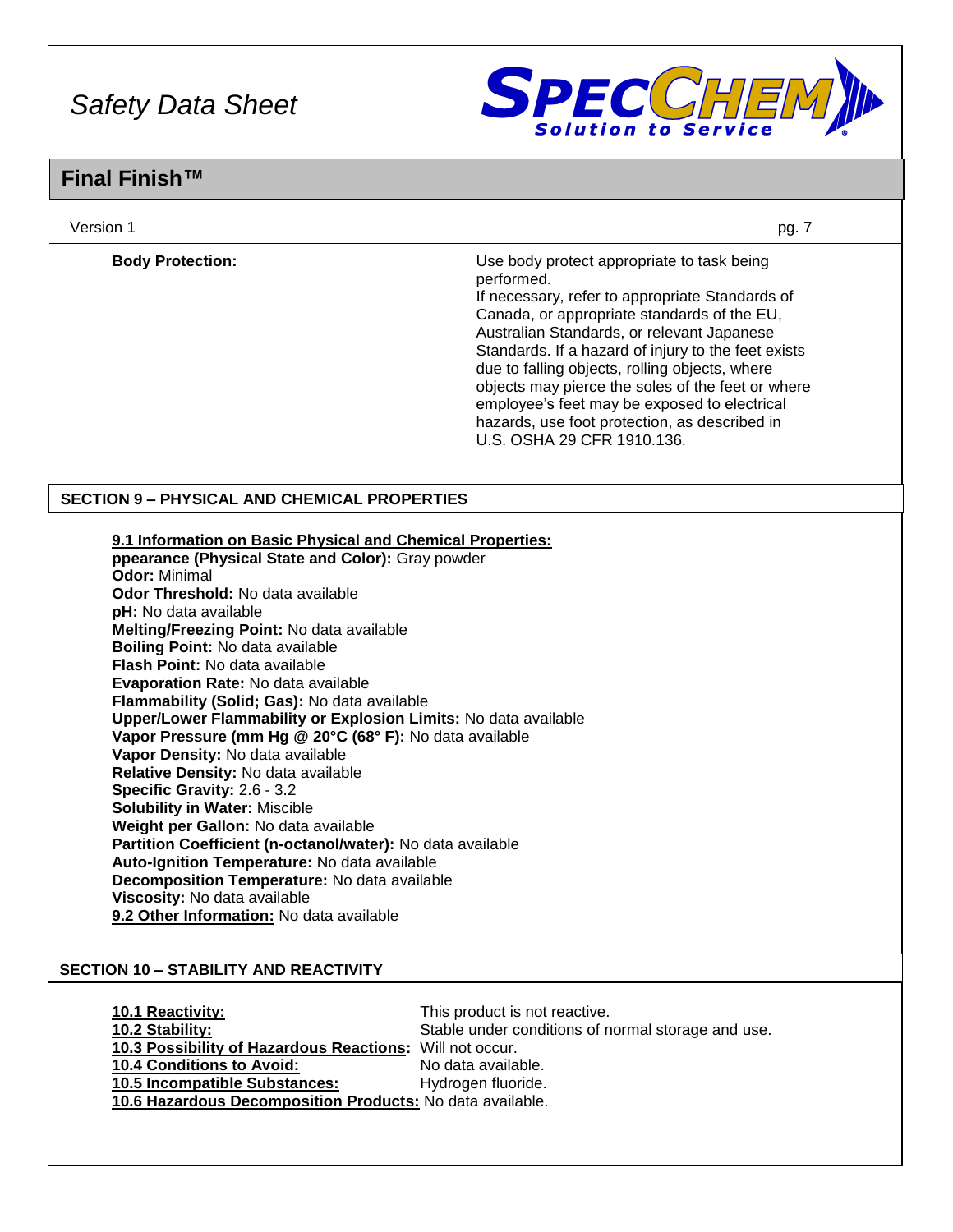

### **Final Finish™**

Version 1 pg. 8

| 11.1 Information on Toxicological Effects:                                                                             |                                                                                                                    |
|------------------------------------------------------------------------------------------------------------------------|--------------------------------------------------------------------------------------------------------------------|
| <b>Toxicity Data:</b>                                                                                                  | No data available                                                                                                  |
| <b>Suspected Cancer Agent:</b>                                                                                         | Crystalline Silica (Quartz) (CAS 14808-60-7) is found on one                                                       |
|                                                                                                                        | or more of the following lists: FEDERAL OSHA Z LIST, NTP,<br>IARC, or CAL/OSHA and therefore is considered to be a |
|                                                                                                                        | cancer-causing agent by these agencies.                                                                            |
| Irritancy:                                                                                                             | Skin, eye, and respiratory irritant.                                                                               |
| <b>Sensitization to the Product:</b>                                                                                   | This product is expected to cause skin sensitization.                                                              |
| <b>Germ Cell Mutagenicity:</b>                                                                                         | This product does not contain ingredients that are suspected                                                       |
|                                                                                                                        | to be a germ cell mutagenic.                                                                                       |
| <b>Reproductive Toxicity:</b>                                                                                          | This product is not expected to be a human reproductive                                                            |
|                                                                                                                        | toxicant.                                                                                                          |
| <b>SECTION 12 - ECOLOGICAL INFORMATION</b>                                                                             |                                                                                                                    |
| 12.1 Toxicity:                                                                                                         | No data available                                                                                                  |
| 12.2 Persistence and Degradability:                                                                                    | No specific data available on this product.                                                                        |
| <b>12.3 Bioaccumulative Potential:</b>                                                                                 | No specific data available on this product.                                                                        |
| 12.4 Mobility in Soil:                                                                                                 | No specific data available on this product.                                                                        |
|                                                                                                                        | 12.5 Results of PBT and vPvB Assessment: No specific data available on this product.                               |
| 12.6 Other Adverse Effects:                                                                                            | No data available                                                                                                  |
|                                                                                                                        |                                                                                                                    |
| 12.7 Water Endangerment Class:                                                                                         | At present, there are no ecotoxicological assessments                                                              |
|                                                                                                                        | for this product.                                                                                                  |
|                                                                                                                        |                                                                                                                    |
| 13.1 Waste Treatment Methods:                                                                                          | Waste disposal must be in accordance with                                                                          |
|                                                                                                                        | appropriate U.S. Federal, State, and local                                                                         |
|                                                                                                                        | regulations, those of Australia, EU Member                                                                         |
|                                                                                                                        | States and Japan.                                                                                                  |
| 13.2 EU Waste Code:                                                                                                    | Not determined                                                                                                     |
|                                                                                                                        |                                                                                                                    |
| 14.1 U.S. Department of Transportation (DOT) Shipping Regulations:                                                     |                                                                                                                    |
|                                                                                                                        | This product is classified (per 49 CFR 172.101) by the U.S. Department of Transportation, as follows.              |
| <b>UN Identification Number:</b>                                                                                       | Not applicable                                                                                                     |
| <b>Proper Shipping Name:</b>                                                                                           | Not regulated                                                                                                      |
| <b>Hazard Class Number and Description:</b>                                                                            | Not applicable                                                                                                     |
| <b>SECTION 13 - DISPOSAL CONSIDERATIONS</b><br><b>SECTION 14 - TRANSPORTATION INFORMATION</b><br><b>Packing Group:</b> | Not applicable                                                                                                     |
| <b>DOT Label(s) Required:</b>                                                                                          | Not applicable                                                                                                     |
| <b>North American Emergency</b><br><b>Response Guidebook Number:</b>                                                   | Not applicable                                                                                                     |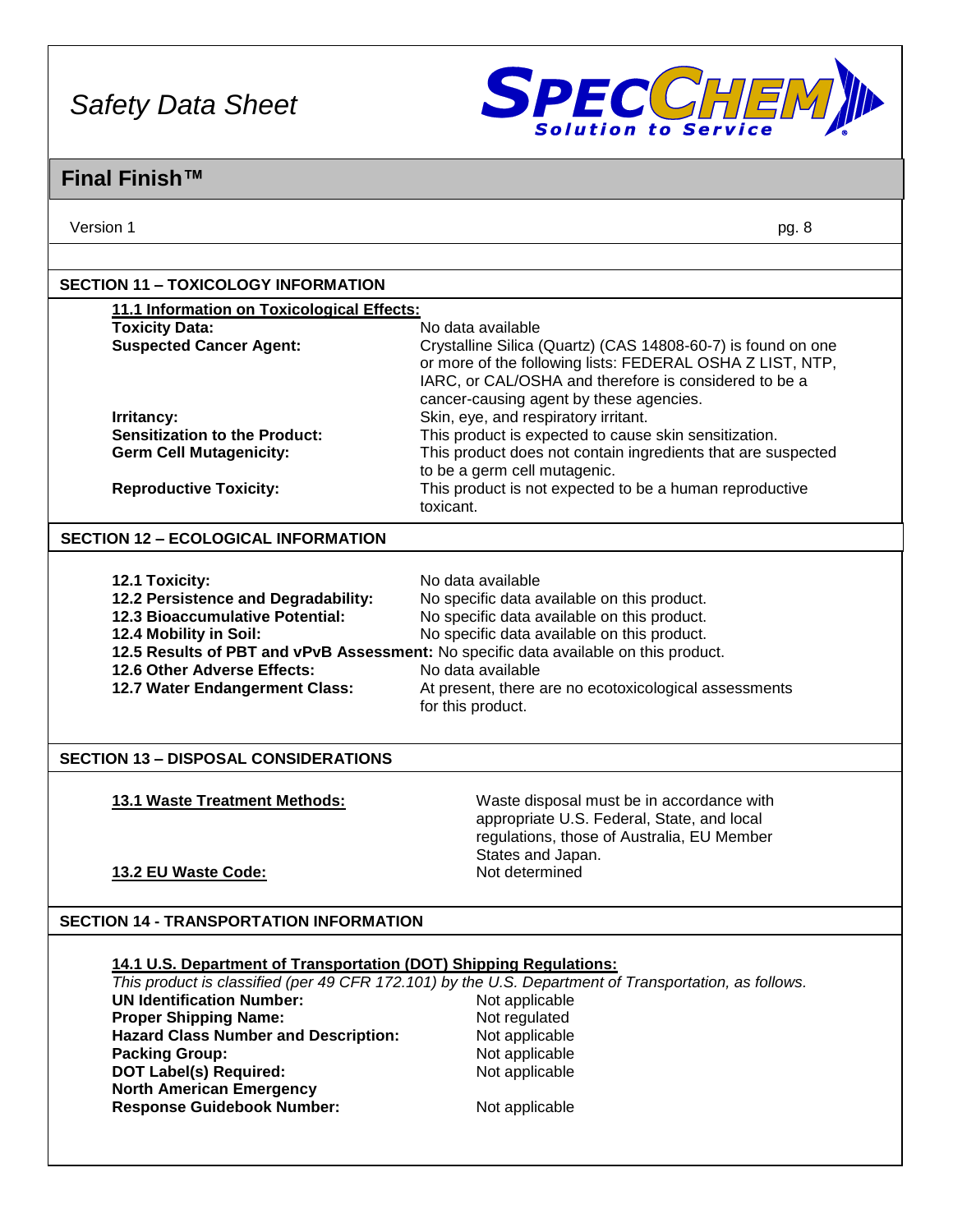

### **Final Finish™**

Version 1 pg. 9

# **14.2 Environmental Hazards:**

**14.3 Special Precaution for User:** None **14.4 International Air Transport Association Shipping Information (IATA):** Not regulated. **14.5 International Maritime Organization Shipping Information (IMO): UN Identification Number:** Not applicable **Proper Shipping Name:** Not regulated **Hazard Class Number and Description:** Not applicable **Packing Group:** Not applicable **EMS-No:** Not applicable

**Marine Pollutant:** The components of this product are not designated by **Marine Pollutant:** the Department of Transportation to be Marine Pollutants (49 CFR 172.101, Appendix B).

#### **SECTION 15 – REGULATORY INFORMATION**

### **15.1 Safety, Health and Environmental Regulations Specific for the Substance or Mixture:**

United States Regulations:

**U.S. SARA Reporting Requirements:**

The components of this product are not subject to the reporting requirements of Sections 302, 304, and 313 of Title III of the Superfund Amendments and Reauthorization Act.

**U.S. SARA 311/312:**

Acute Health: Yes; Chronic Health: Yes; Fire: No; Reactivity; No

**U.S. CERCLA Reportable Quantity:**

None

**U.S. TSCA Inventory Status:**

The components of this product are listed on the TSCA Inventory or are exempted from listing.

**Other U.S. Federal Regulations:**

None known

**California Safe Drinking Water and Toxic Enforcement Act (Proposition 65):**

This product does contain "Silica, crystalline", which is on the Proposition 65 Lists.

#### **15.2 Canadian Regulations:**

**Canadian DSL/NDSL Inventory Status:**

Components are DSL Listed, NDSL Listed and/or are exempt from listing

**Other Canadian Regulations:**

Not applicable

**Canadian Environmental Protection Act (CEPA) Priorities Substances Lists:**

This product has been classified in accordance with the hazard criteria of the Controlled Products Regulations and the MSDS contains all of the information required by those regulations.

#### **Canadian WHMIS Classification and Symbols:**

This product is Class E, Corrosive, and D2B, Materials causing other toxic effects, per WHMIS Controlled Product Regulations